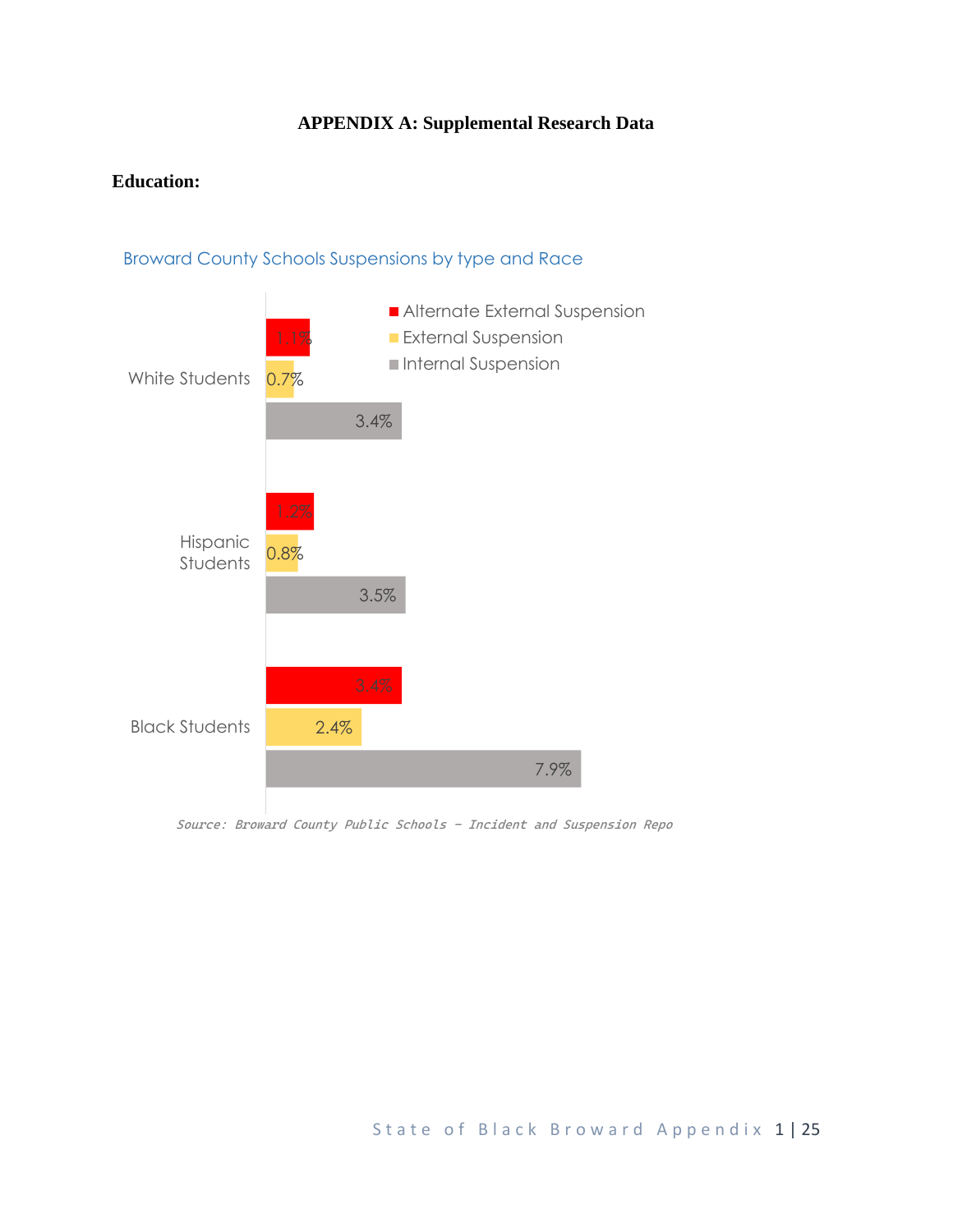

Broward County School Incidents by Race and Ethnicity\*\*

*\*\* Percent of Students with at least one incident Source: Broward County Public Schools - Incident and Suspension Report, 2020*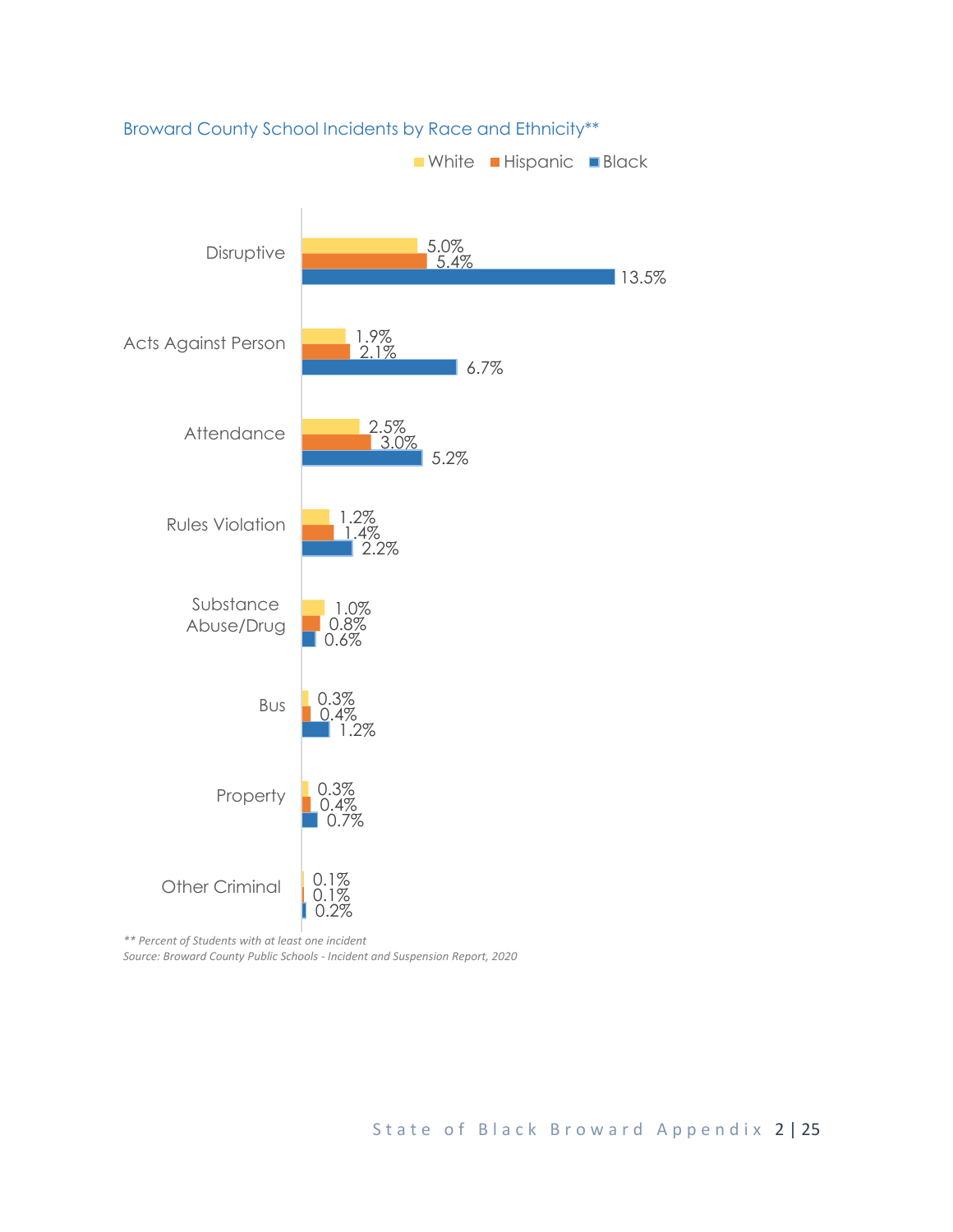

*Source: Broward County Public Schools - 2020 Attendance Report*

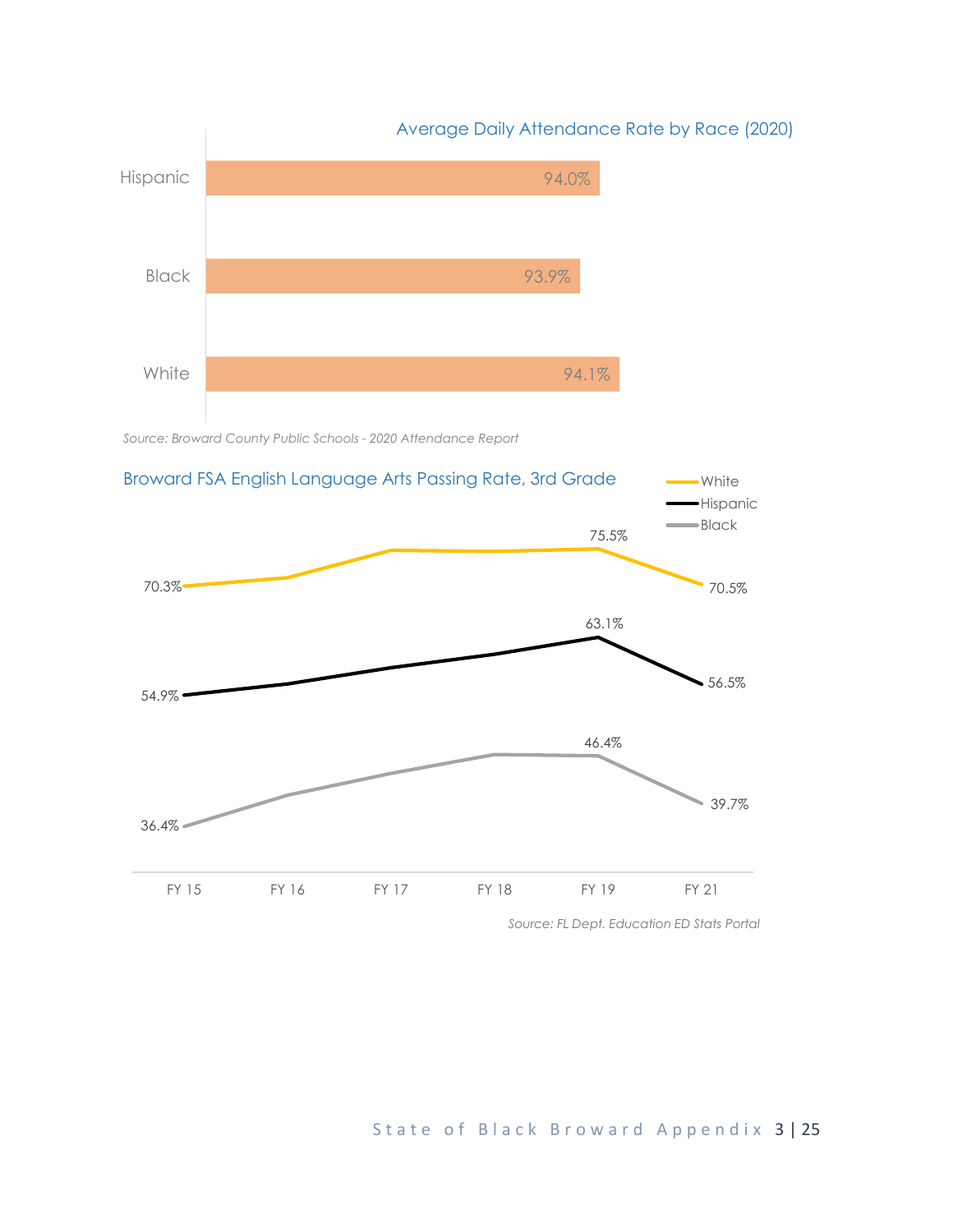



*Source: FL Dept. Education ED Stats Portal*

## State of Black Broward Appendix 4 | 25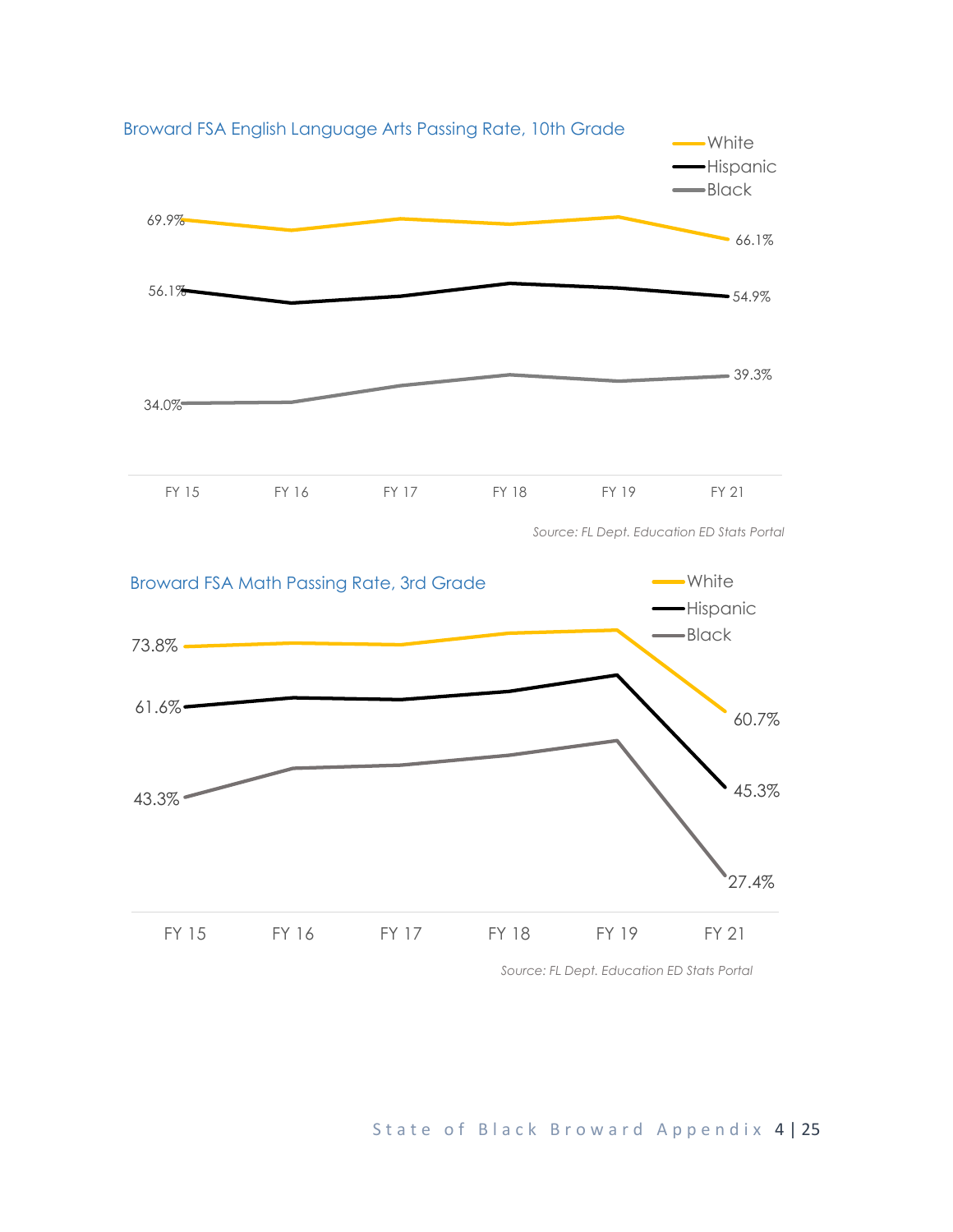Average AP Exams Taken



*Source: Broward County Public Schools - Advanced Placement Report 2019-20*



#### State of Black Broward Appendix 5 | 25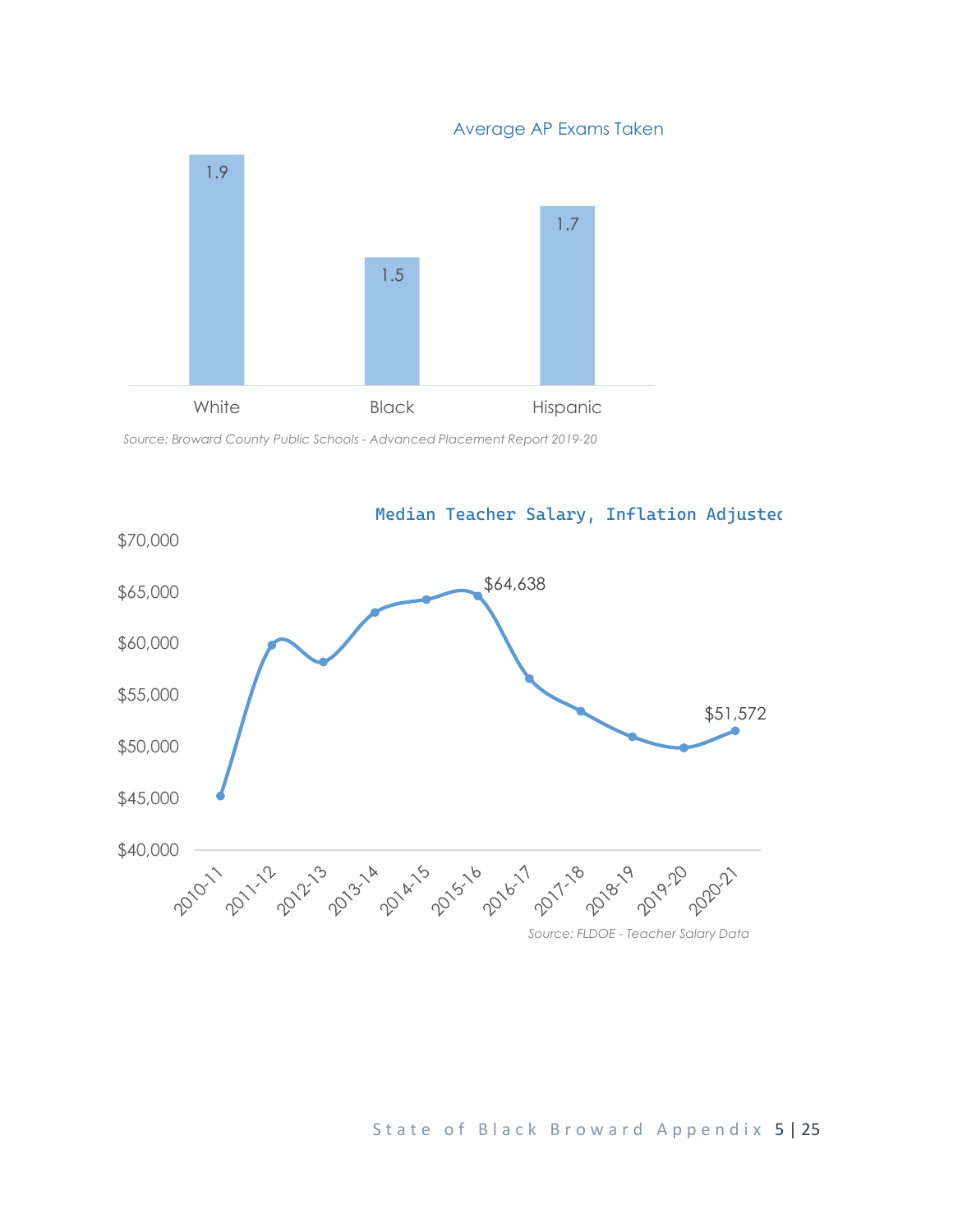



*Source: Broward County Public Schools - Compensation and HR Information Systems*

State of Black Broward Appendix 6 | 25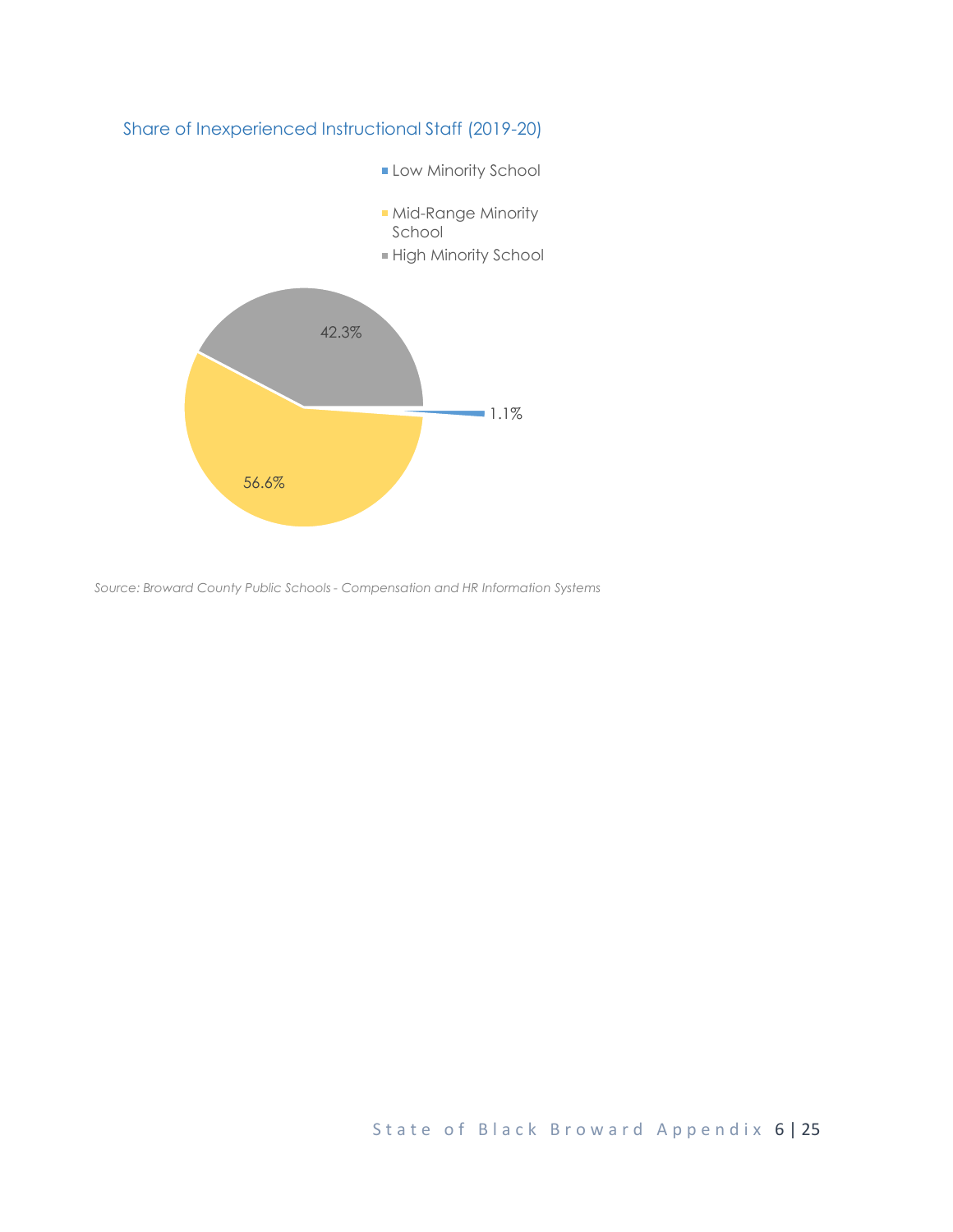#### Proportion of Inexperienced Scool Administrators (2019-20)



*Source: Broward County Public Schools - Accountability Reporting*

State of Black Broward Appendix 7 | 25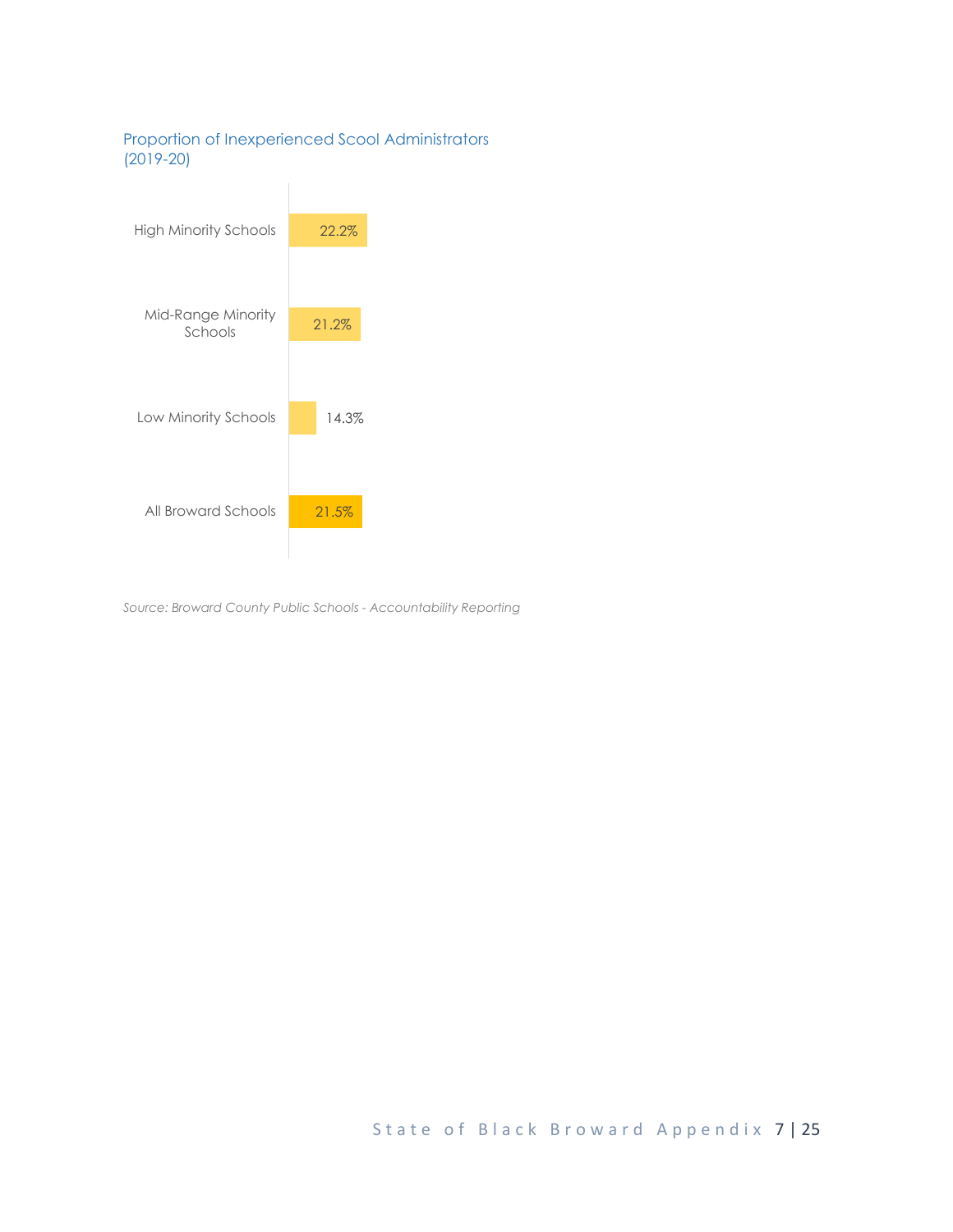### Local University Enrollment by Race, 2019-20



*Source: National Center for Education Statistics - Annual Reports, 2019-20*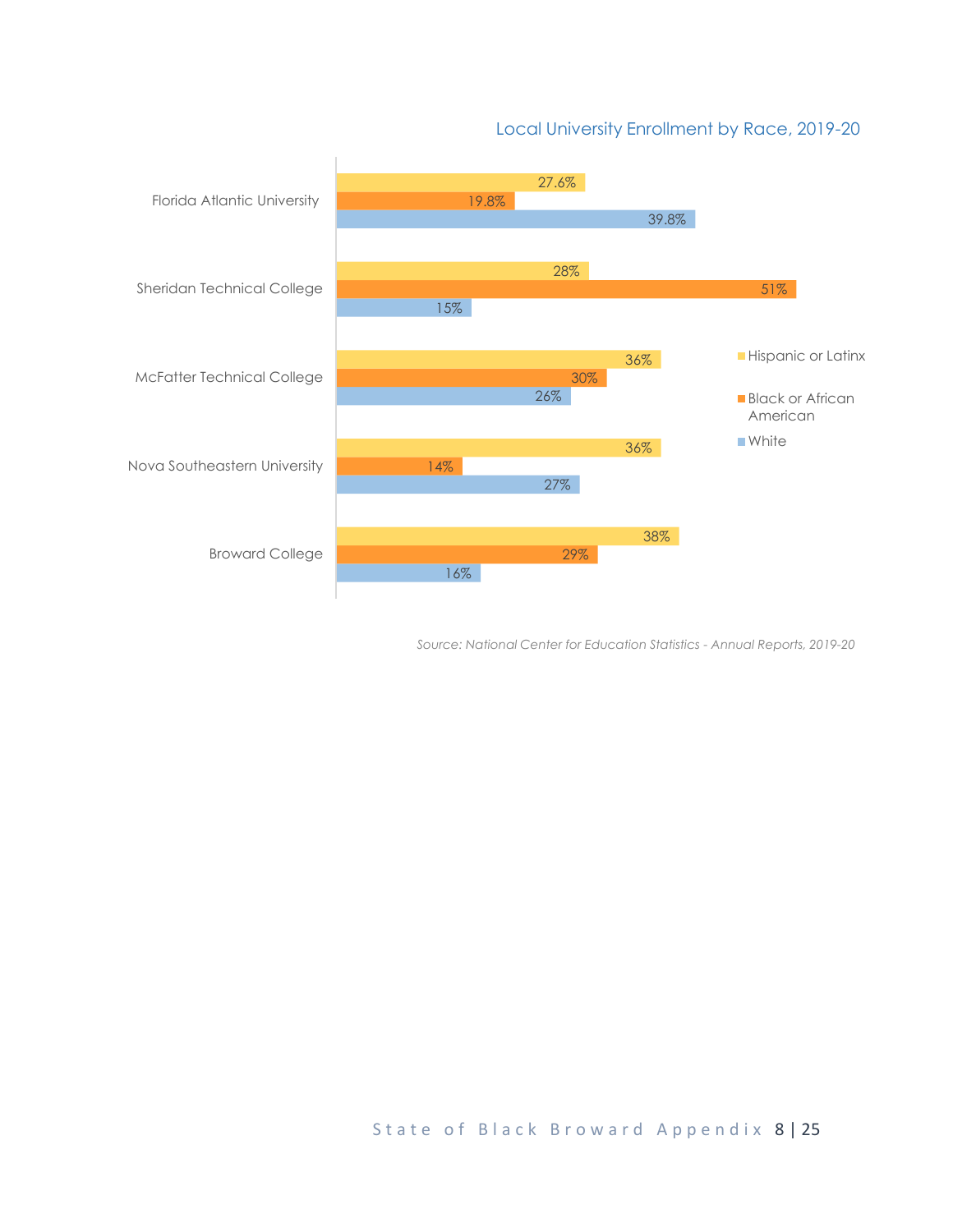#### **Economy:**

#### 54% 67% 49% 46% 40% 47% 37% 37% 44% 46% 46% 57% 42% 35% 50% 33% 55% 36% 45% 49% 30% 15% 29%  $36<sup>o</sup>$ 36% 33% 32% 35% 30% 30% 34% 26% 31% 31% 26% 27% 24% 27% 31% 23% 11% 14% 17% 14% 19% 16% 25% 25% 19% 20% 16% 11% 22% 31% 18% 34% 16% 30% 17% 23% Agriculture, Forestry, Fishing and Hunting Mining, Quarrying, and Oil and Gas Extraction **Utilities** Construction Manufacturing Wholesale Trade Retail Trade Transportation and Warehousing Information Finance and Insurance Real Estate and Rental and Leasing Professional, Scientific, and Technical Services Management of Companies and Enterprises Administrative and Support and Waste… Educational Services Health Care and Social Assistance Arts, Entertainment, and Recreation Accommodation and Food Services Other Services (except Public Administration) Government Industry Breakdown by Race, 2021

White Percent of Industry

Hispanic or Latinx Percent of Industry

**Black or African American Percent of Industry** 

*Source: EMSI Q2 2021 Data Set*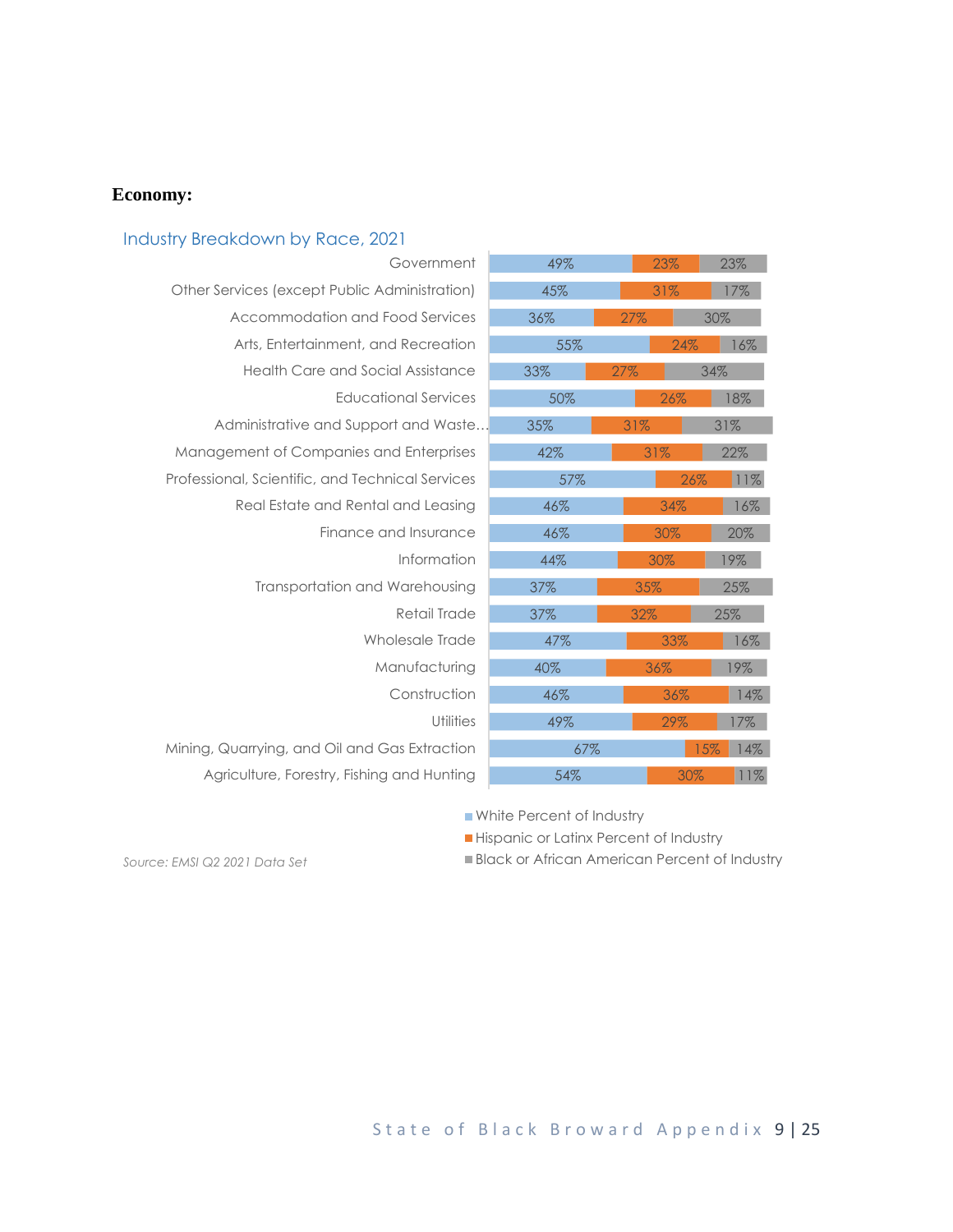#### Broward Occupations by Race, 2019



*Source: U.S. Census Bureau - 1-Year Estimates*



Labor Participation by Race

*Source: U.S. Census Buraeu - 1-year estimates, 2010-2019*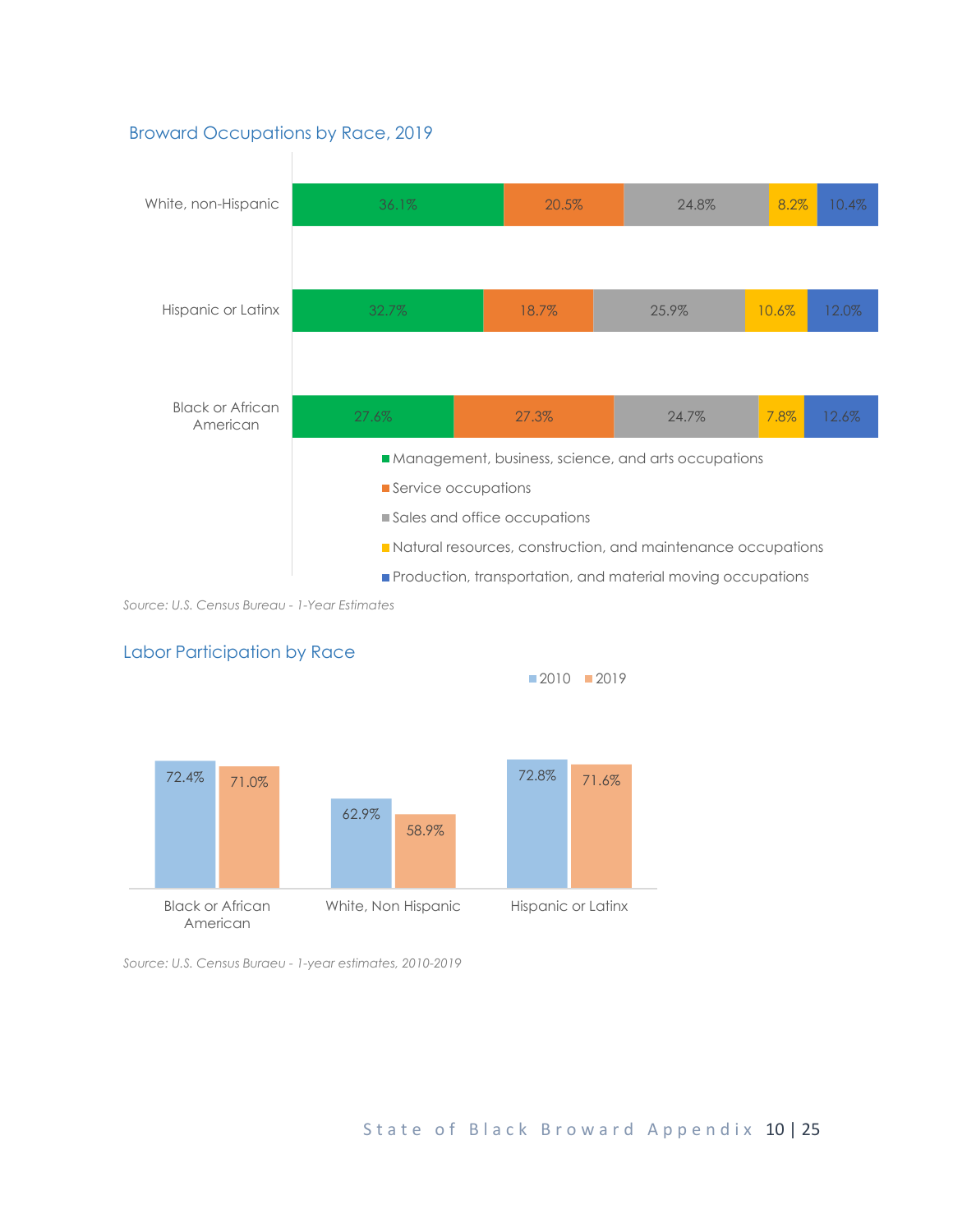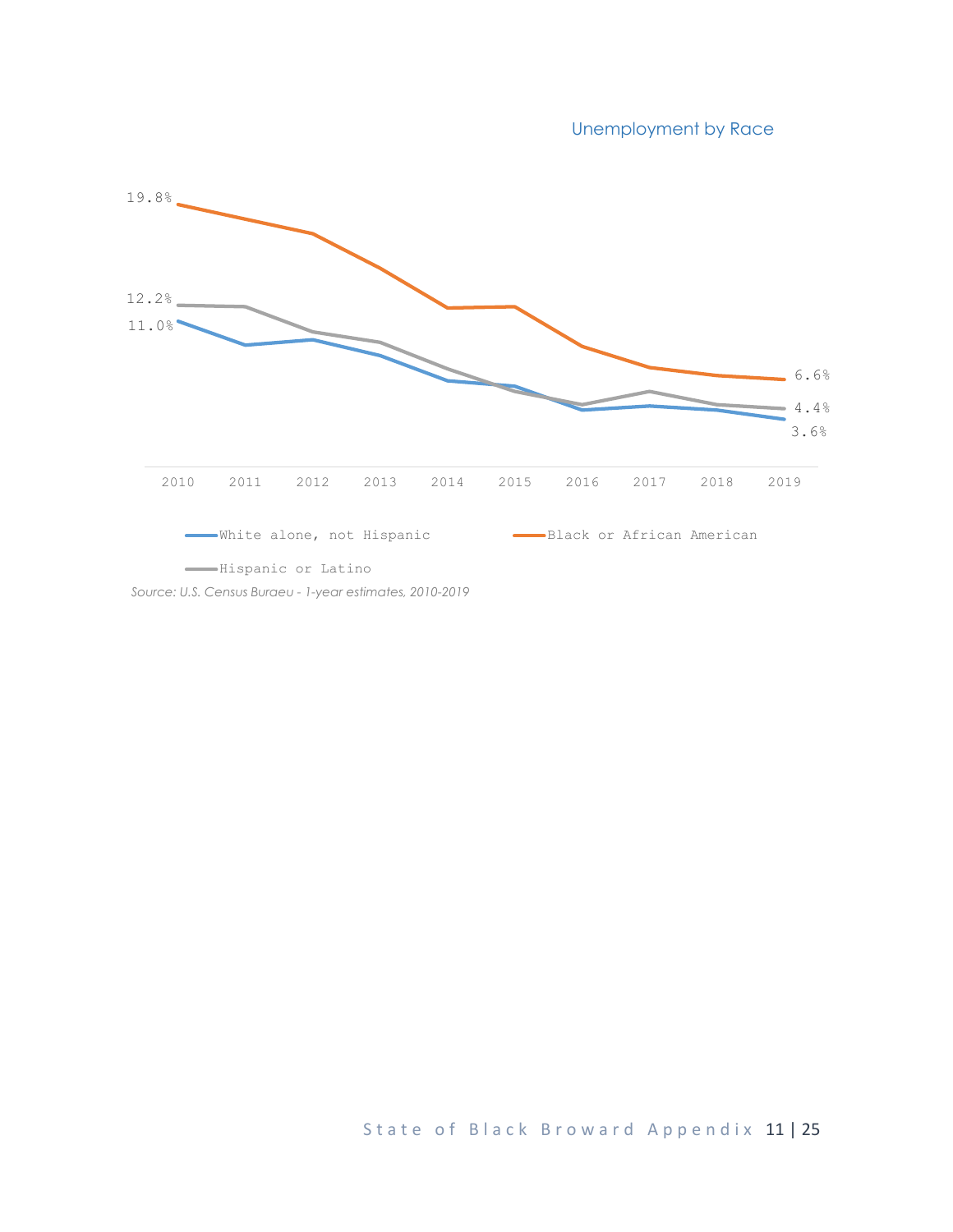#### Inflow/Outflow of Broward Employment



```
Source: U.S.Census Bureau, Center for Economic Studies, L
```


#### Broward Work-Commuters, 2019

*Source: U.S. Census Bureau - 5-Year Estimates*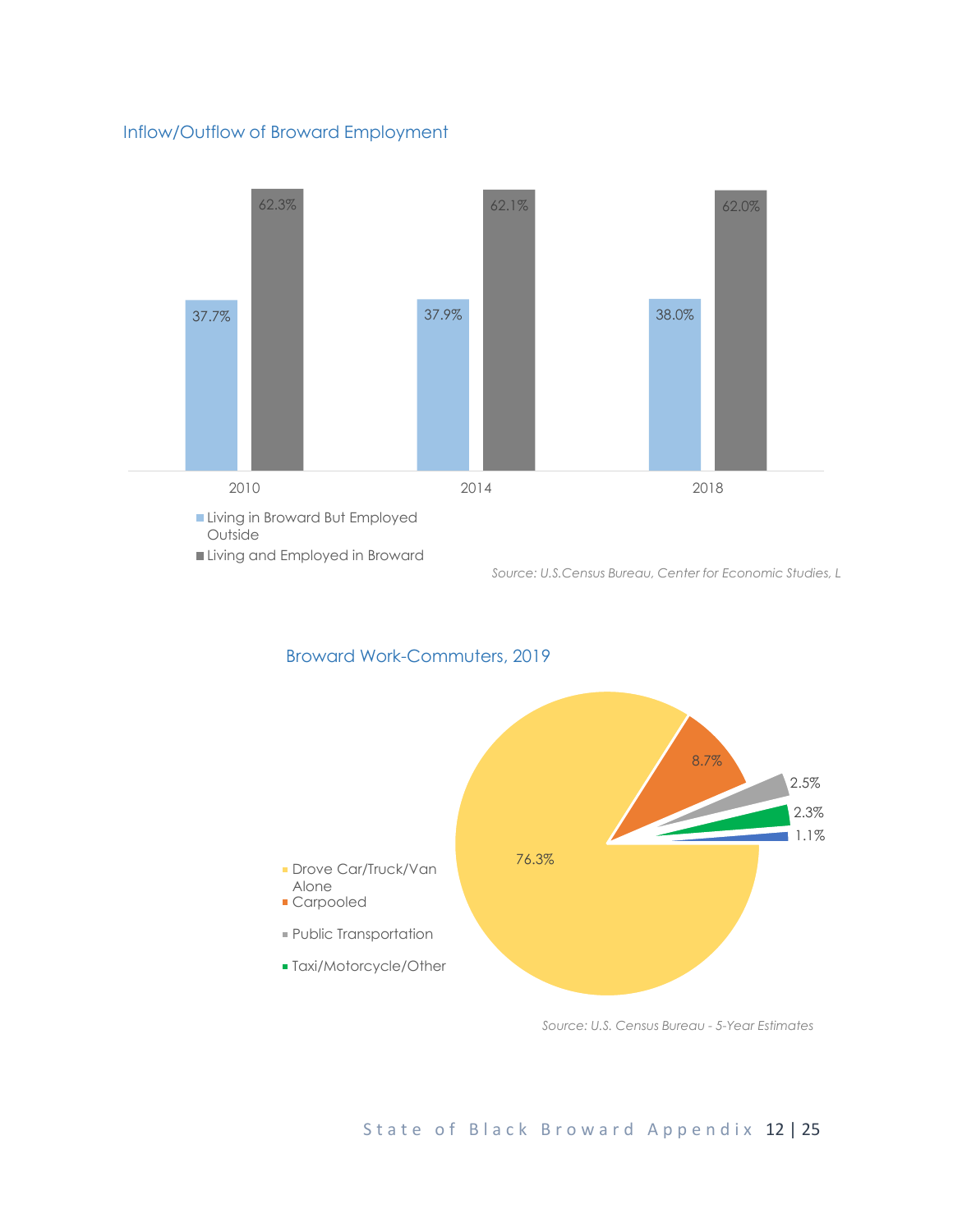# **Criminal Justice and Safety:**

| <b>Adult Drug/Narcotics Arrests by</b><br>Race, 2019 |              |        |       |  |  |
|------------------------------------------------------|--------------|--------|-------|--|--|
| White                                                | <b>Black</b> | Indian | Asian |  |  |
| 2471                                                 | 3064         | 32     | 51    |  |  |

| <b>Adult Arrests by Race, 2019</b> |        |                    |     |  |  |
|------------------------------------|--------|--------------------|-----|--|--|
| White                              |        | Black Indian Asian |     |  |  |
| 23,778                             | 25,630 | -201               | 463 |  |  |

# Broward Inmates on Death Row, 2020



*Source: FL Dept. of Corrections - Death Row Roster*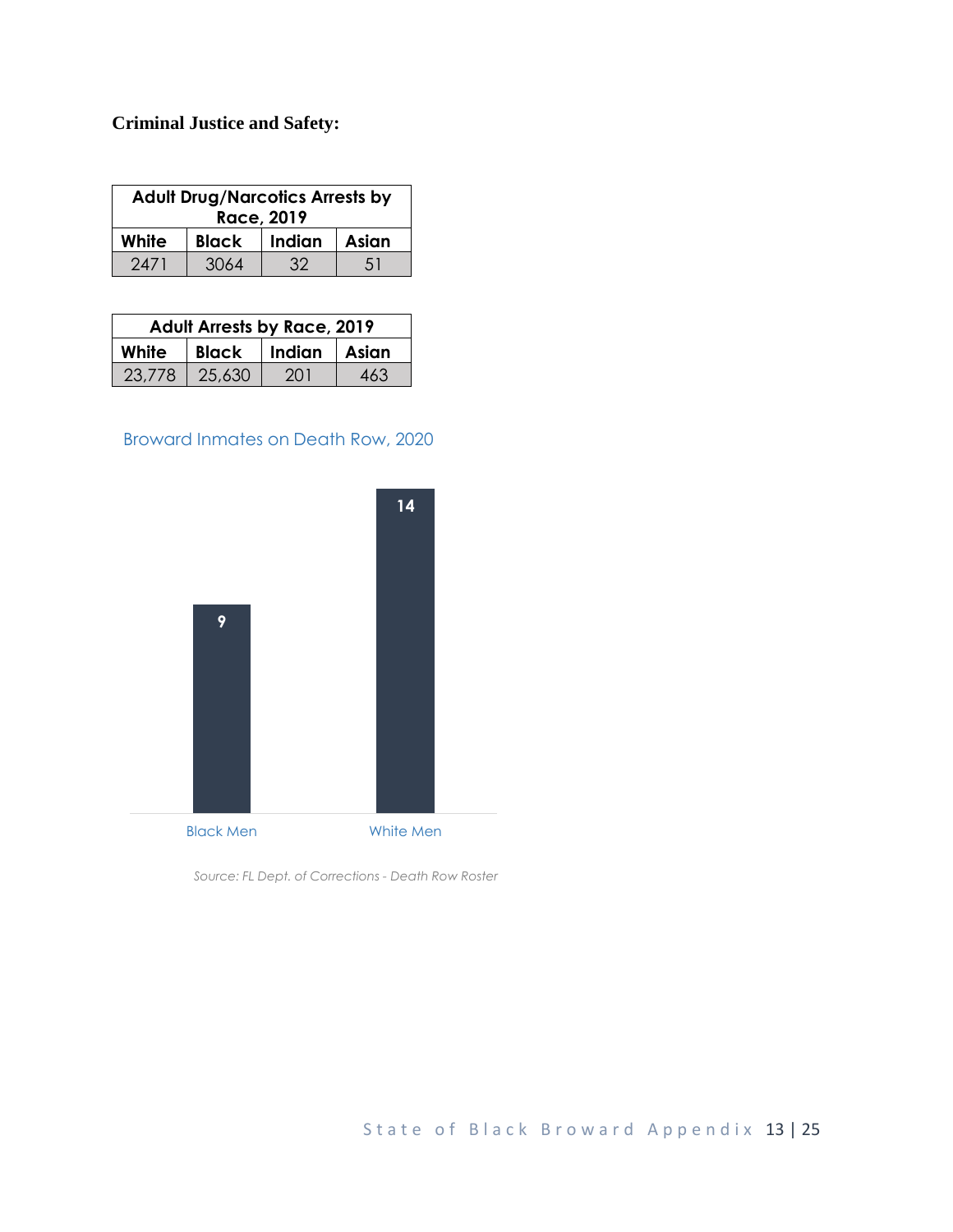

## Local County Shares of State Averge Daily Prison Population



*Source: FL Dept. of Corrections - Inmate Profile, 2020*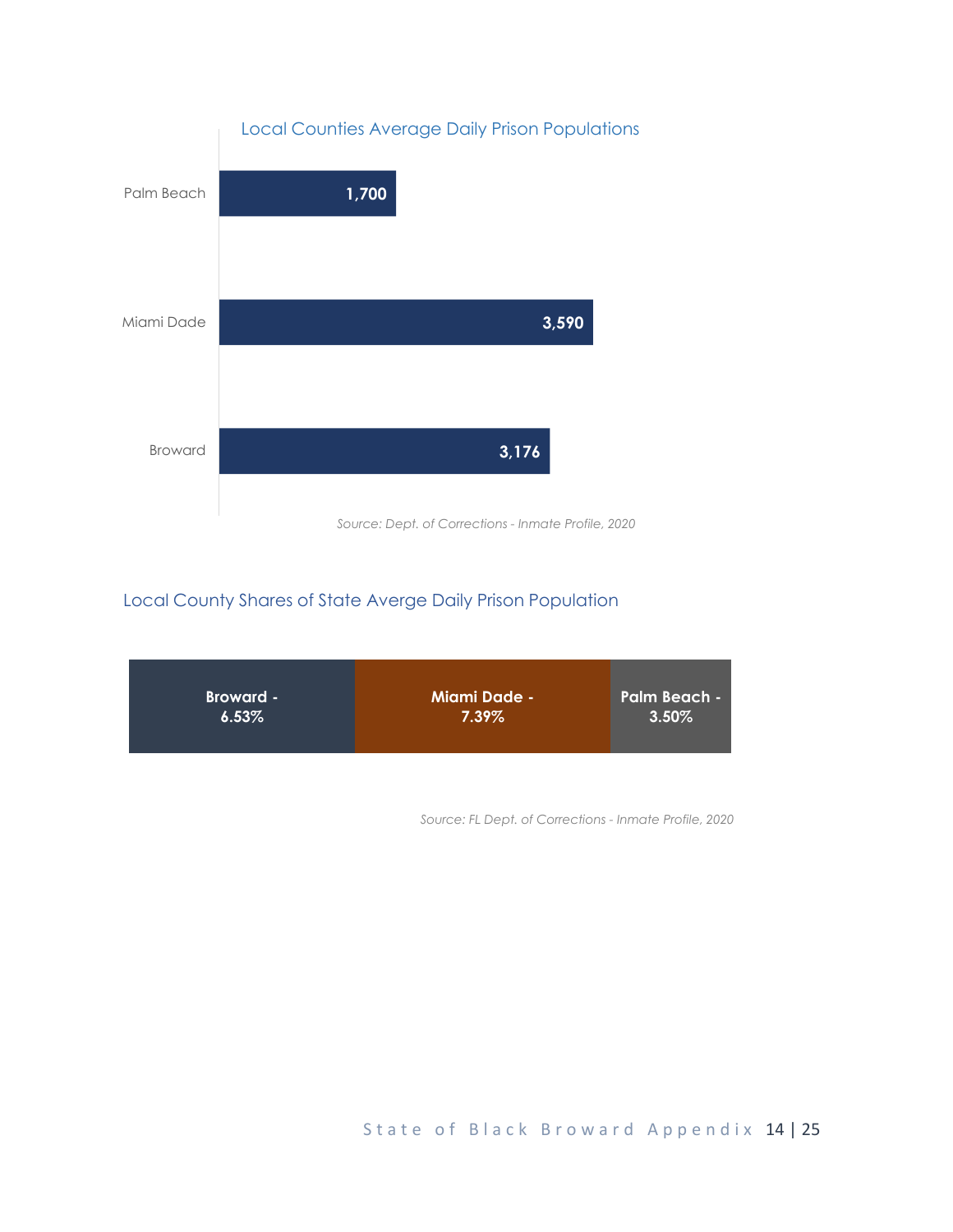

# Inmates with Life or Death Sentences (State of FL)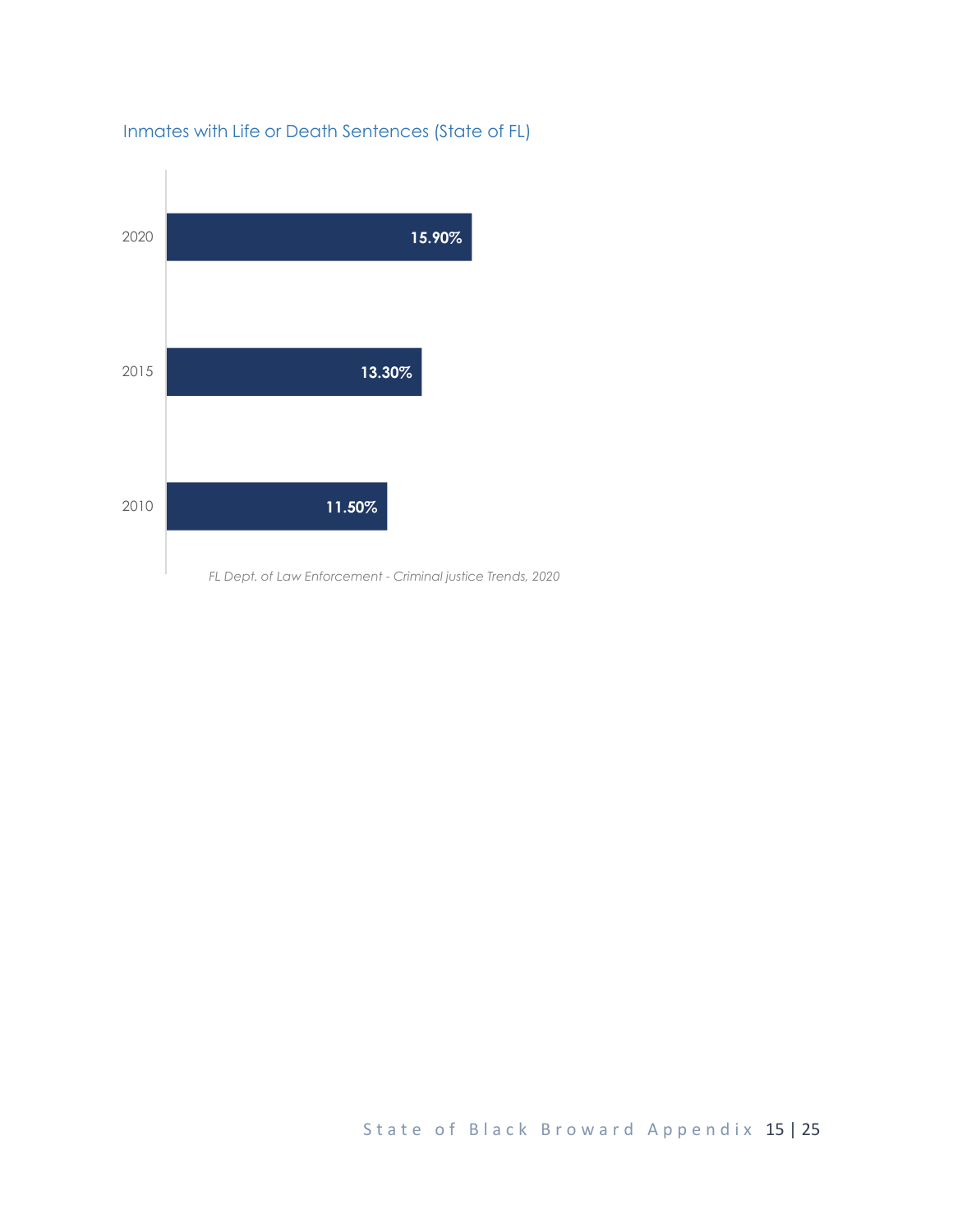# **Housing:**

30.7% 36.5% 37.9% 69.3% 63.5% 62.1% 2010 2015 2019 **Owner-occupied Renter-occupied** Housing Tenure

*Source: U.S. Census Bureau - 5-Year Estimates*



Vacant Housing Units

State of Black Broward Appendix 16 | 25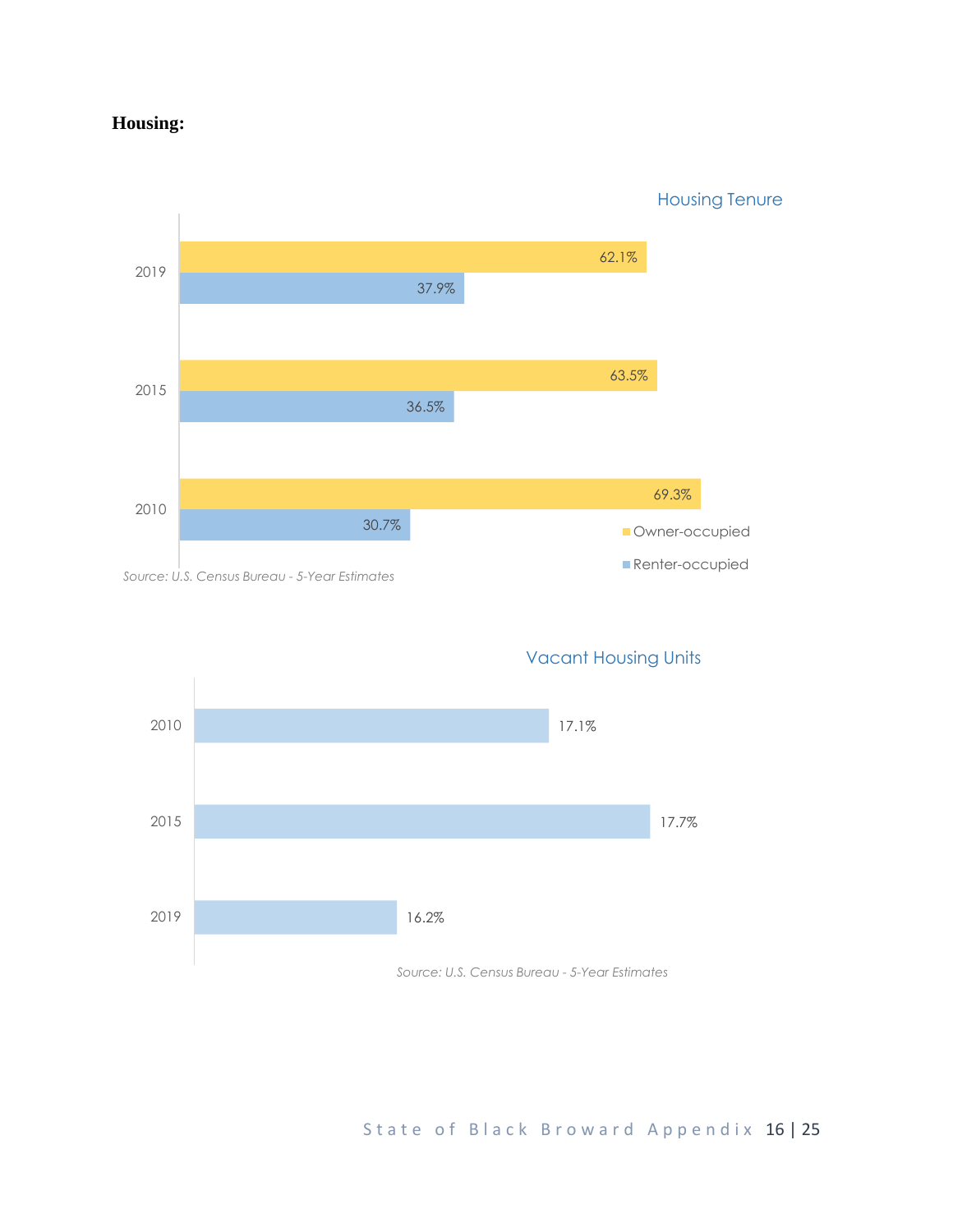#### Median Gross Rent and Selected Owner-Costs



State of Black Broward Appendix 17 | 25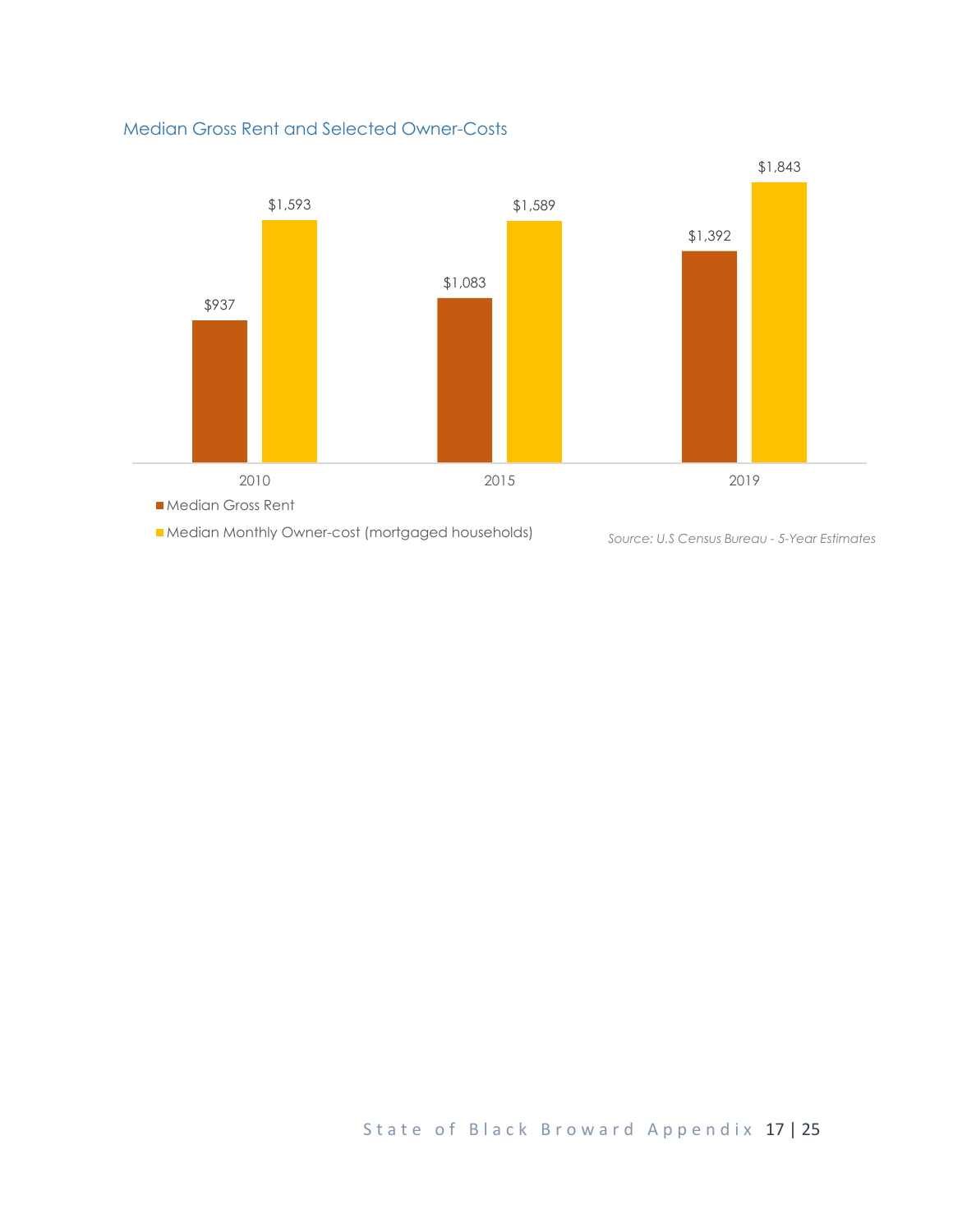

### *Household Type by Tenure*

**Nonfamily household** 

Female householde, no husband

Male householder, no wife

**Married-couple family** *Source: U.S. Census Bureau - 5-Year Estimates*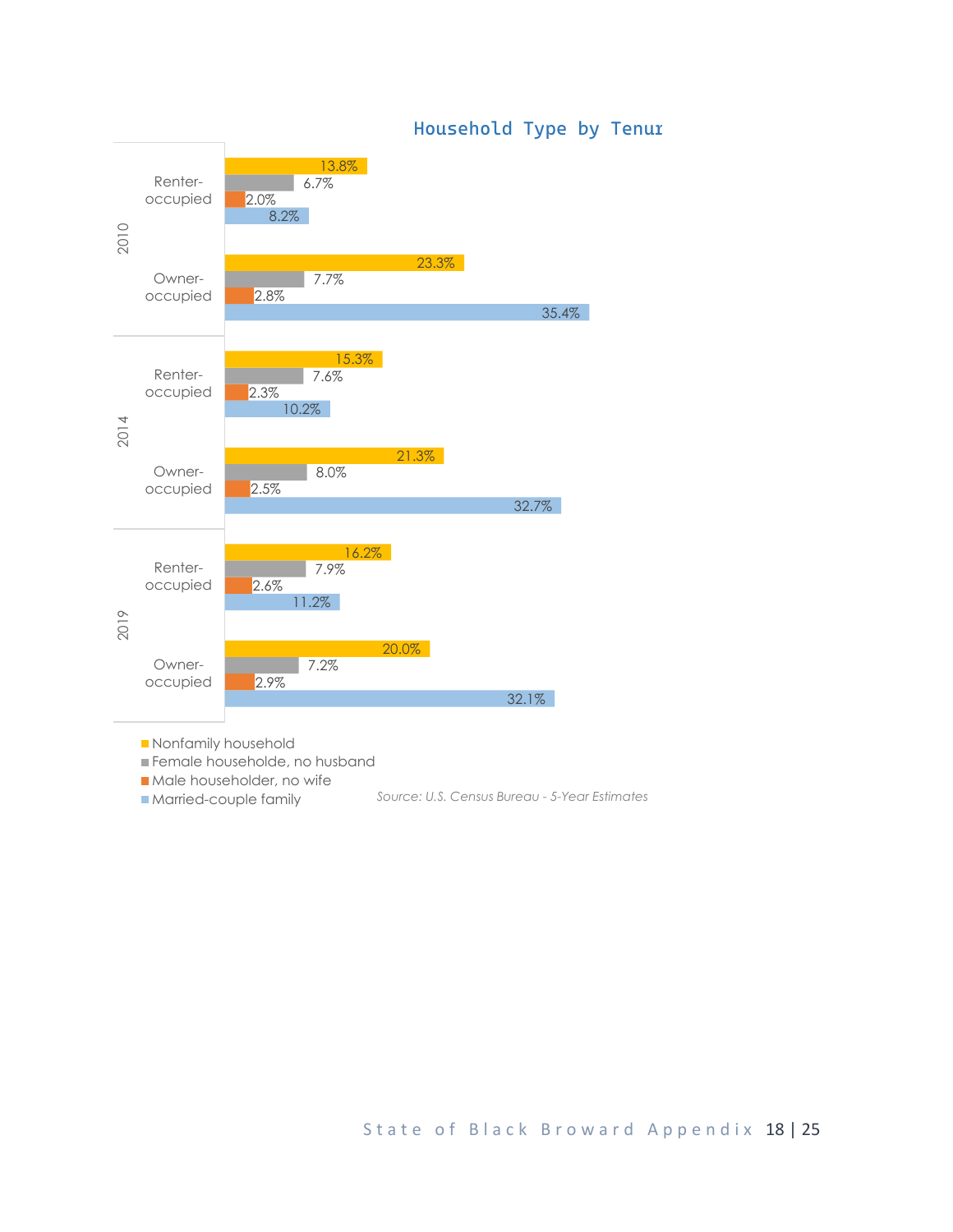#### Broward homes lacking facilities



*Source: U.S. Census Bureau - 5-Year Estimates*

Affordable Housing in Broward



*Source: Broward County Municipal Site*

State of Black Broward Appendix 19 | 25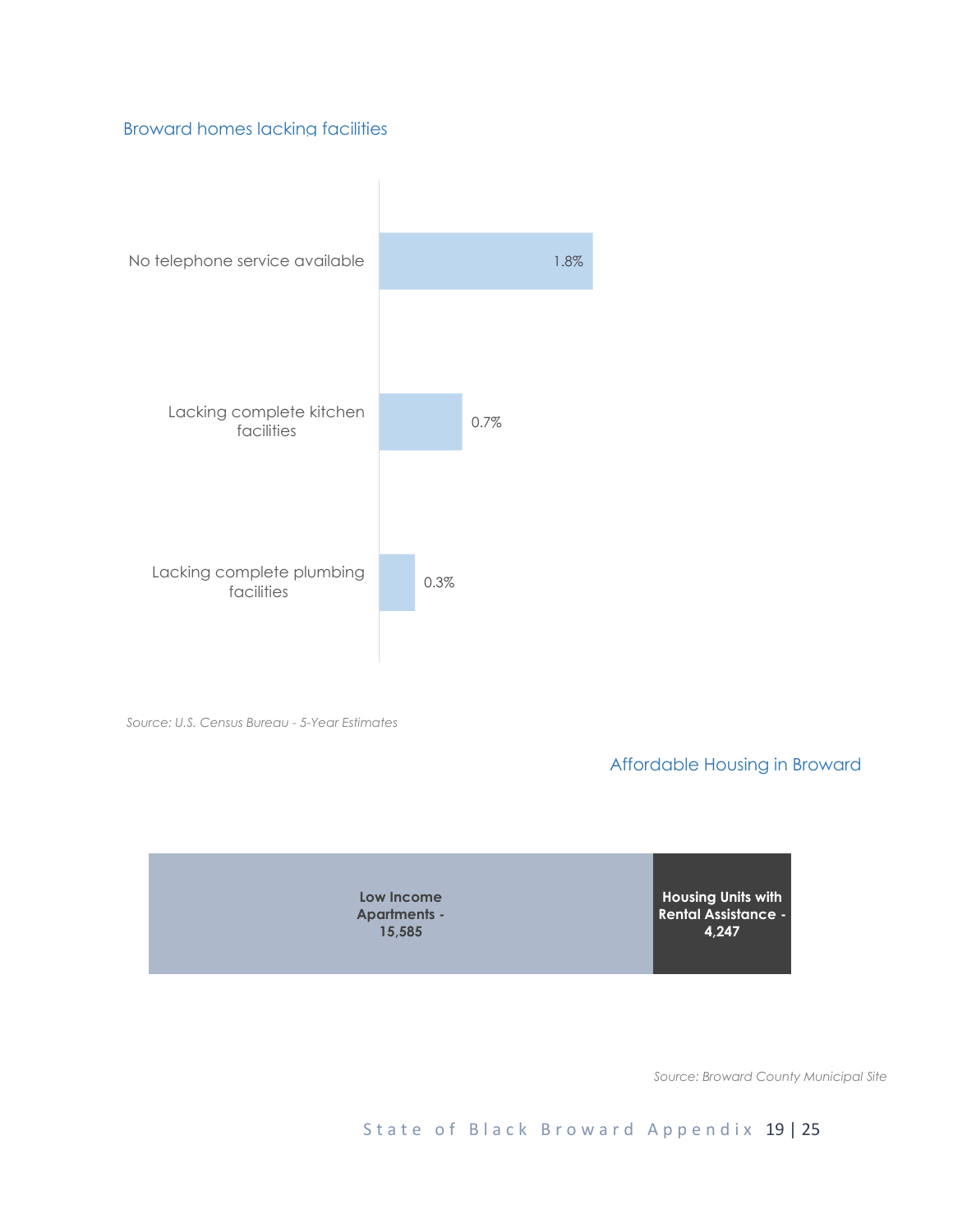#### Broward Housing Tenure by Race, 2019



#### Home Values by Type and Sale



*Source: Miami Association of REALTORS®*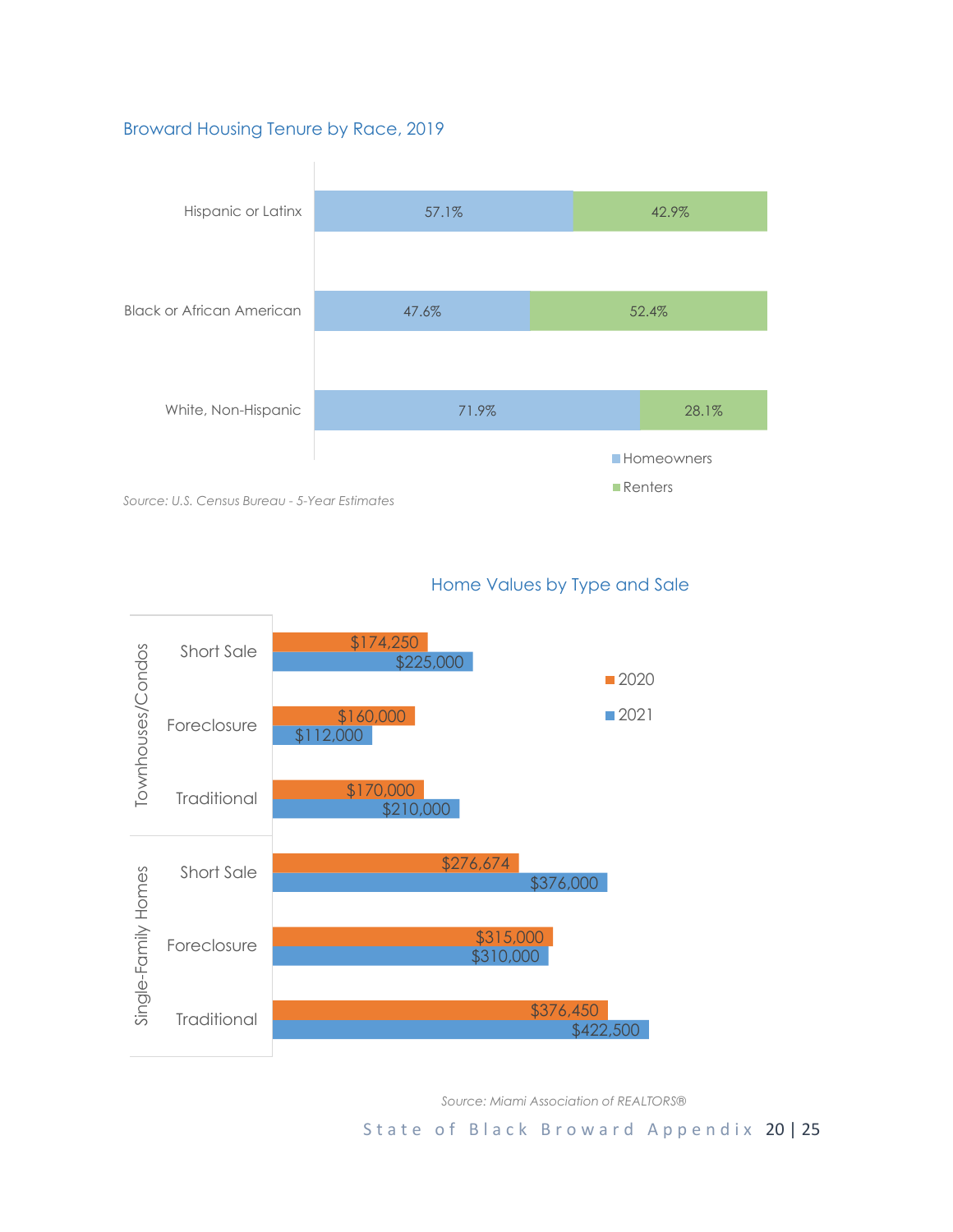Broward Foreclosures

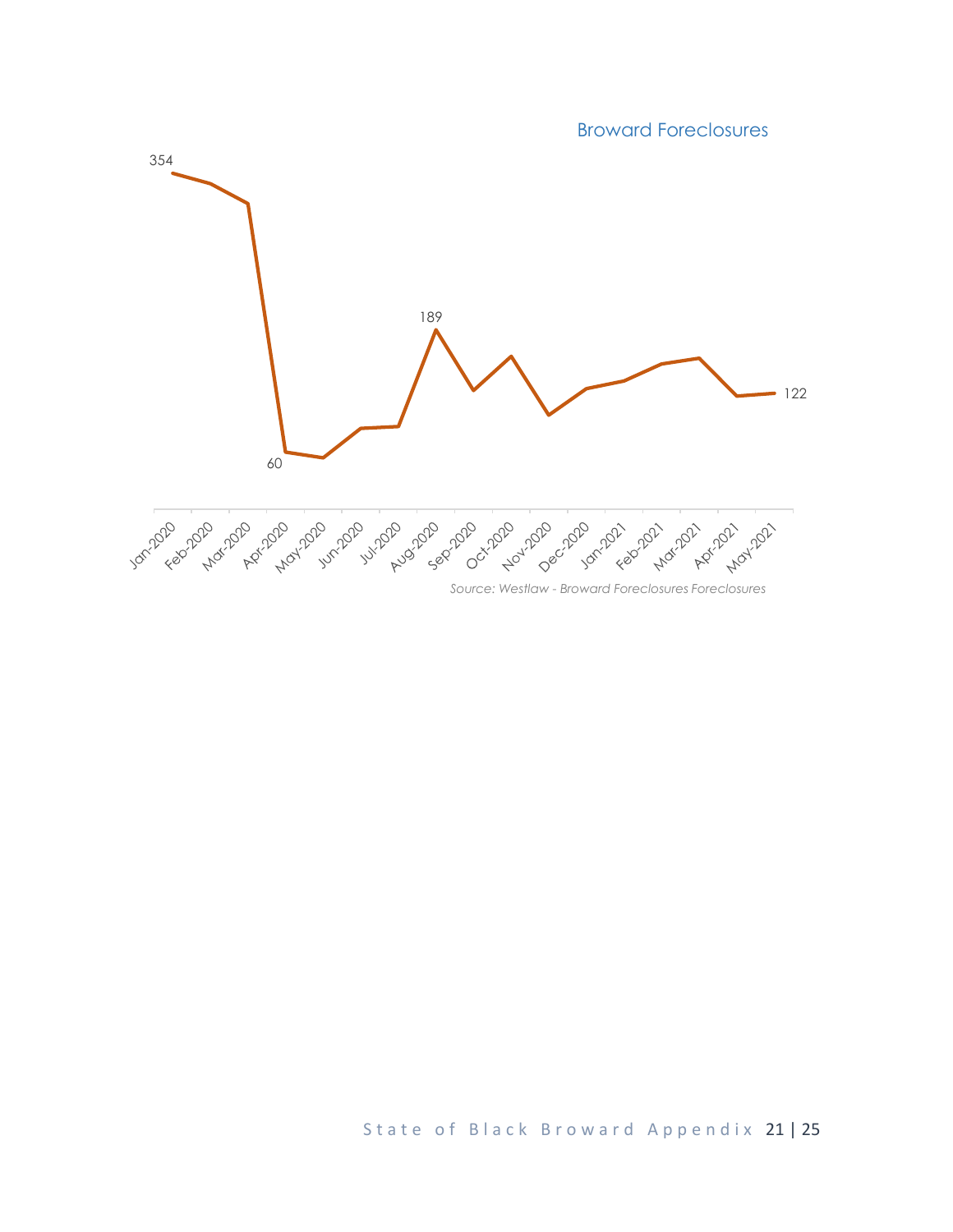

*Source: Westlaw - Broward* 

*Foreclosures*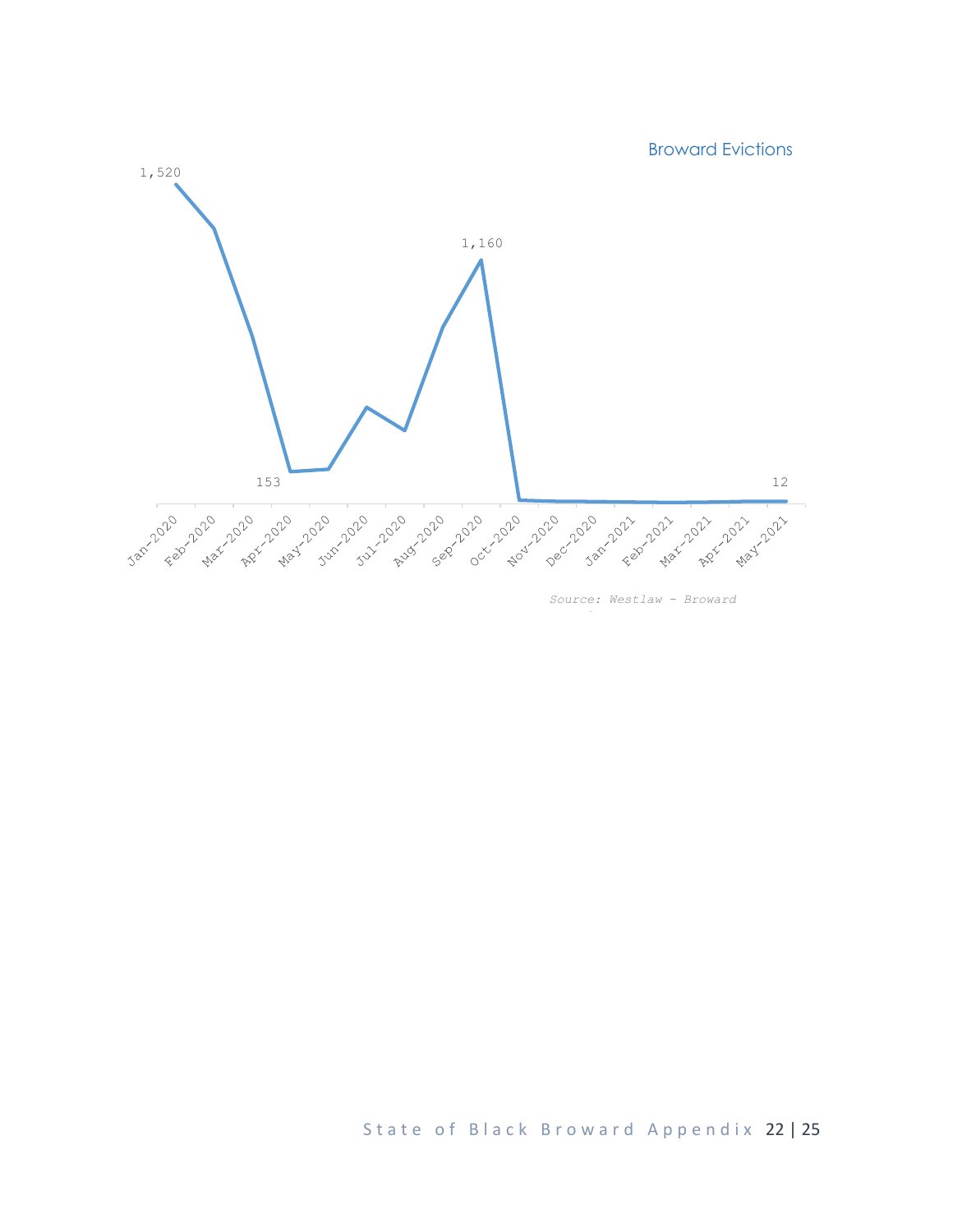

Source: Center for Neighorhood Technology - HTAIndex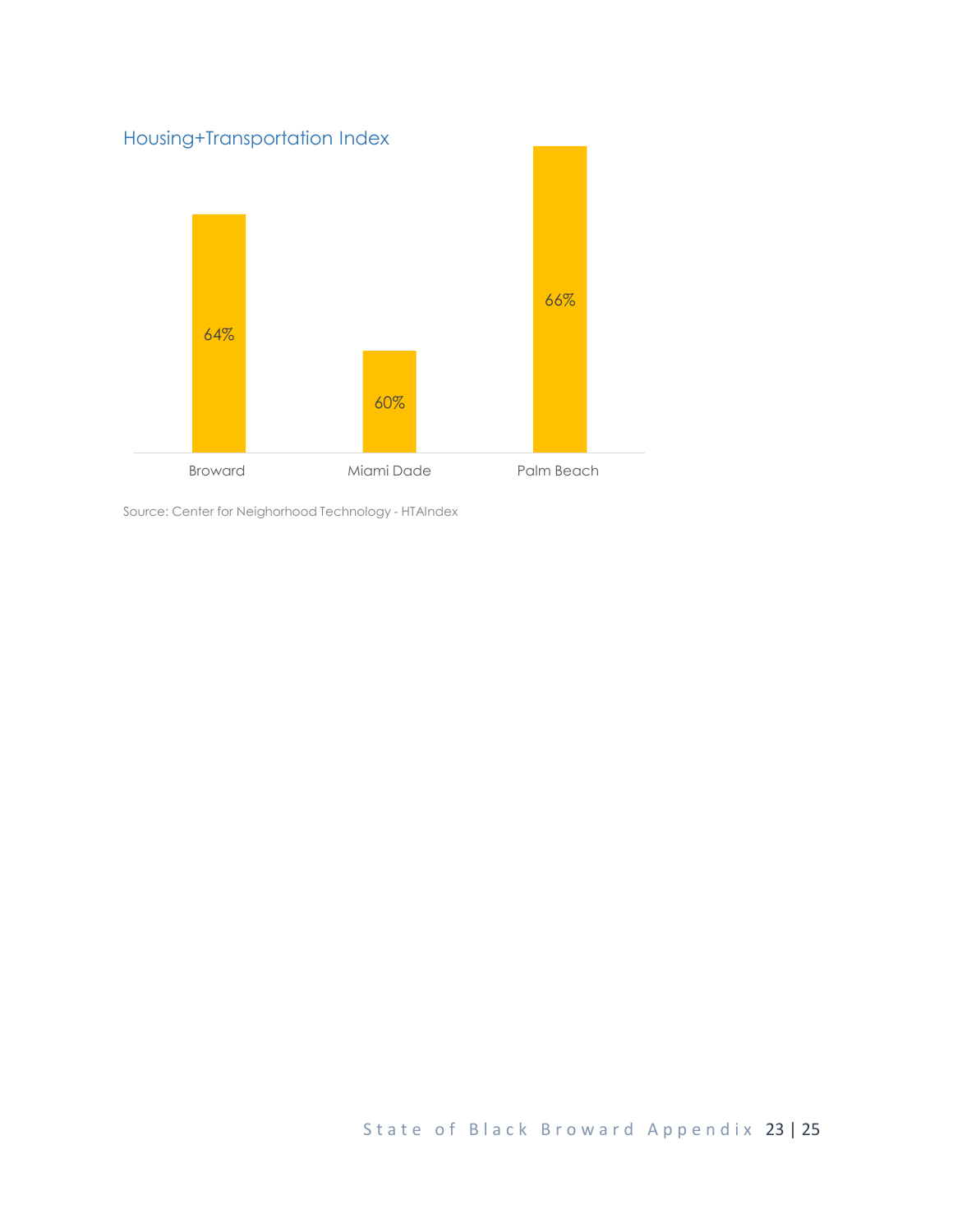# **Health:**



*U.S. Census Bureau - 5-Year Estimates*

# HIV Death Rate by Race and Ethnicity Per 100,000

|      | White | <b>Black</b> | Hispanic       |
|------|-------|--------------|----------------|
| 2010 | 5.1   | 22.6         | 2.7            |
| 2011 | 3.2   | 19.1         | 1.7            |
| 2012 | 2.2   | 22.2         | 2.3            |
| 2013 | 2.5   | 17.8         | 1.4            |
| 2014 | 3.8   | 16.5         | 1.8            |
| 2015 | 2.3   | 14           | 1.3            |
| 2016 | 2.2   | 16.2         | $\overline{2}$ |
| 2017 | 2.3   | 10.7         | 1.2            |
| 2018 | 2.2   | 8.8          | 1.7            |
| 2019 | 2.4   | 10.8         | 1.3            |